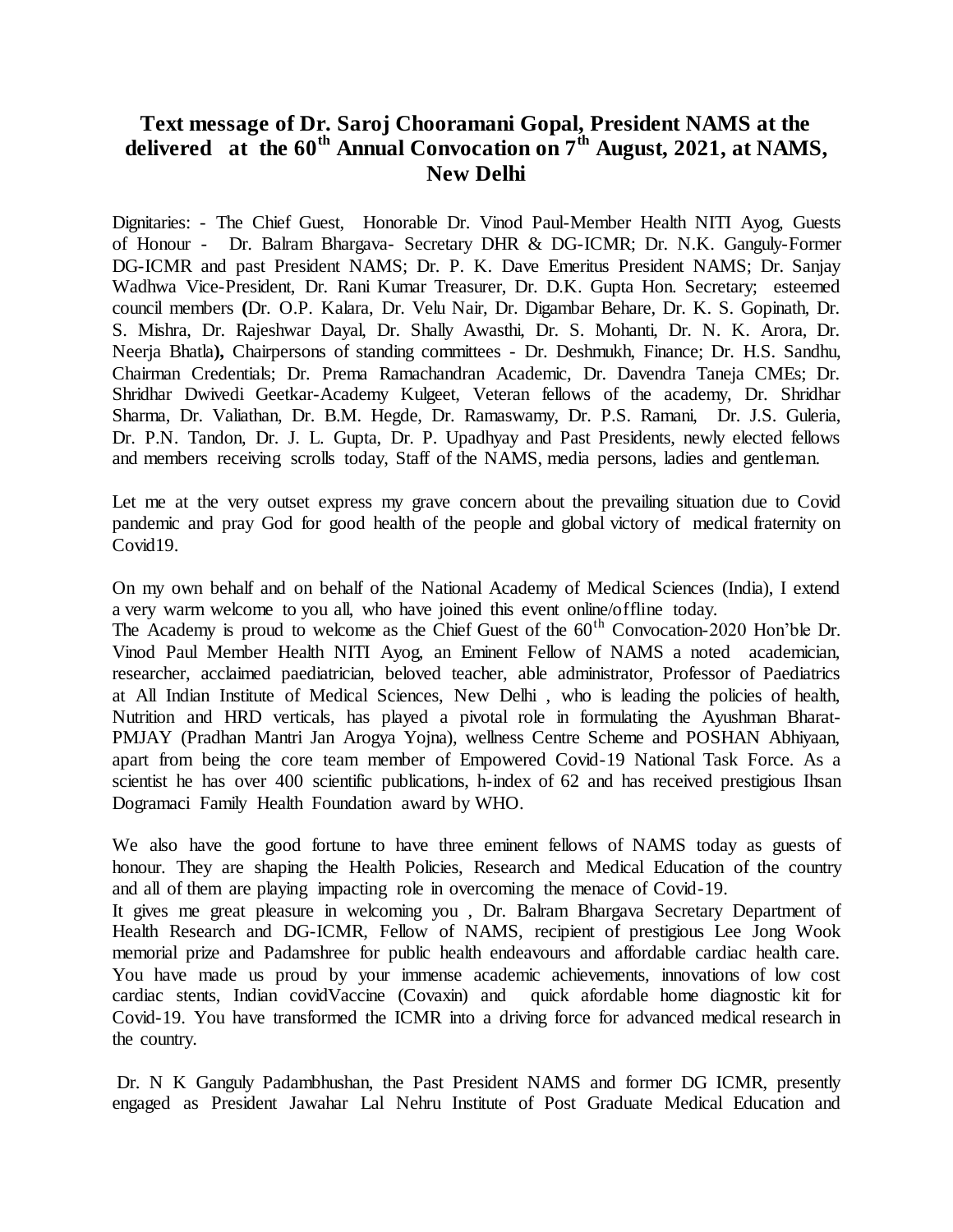Research, Em.Prof PGMER Chandigarh and many other bodies, having par excellence record of academics with 775 scientific papers, guiding >130 PhD and research projects. I take the honour of welcoming you to this function to inspire all of us by your vigour.

Dr. P. K. Dave, Padamshree, our Emeritus President of NAMS, former Director AIIMS Delhi, President AIIMS Rajkot, a renowned joint replacement surgeon, chairman Orthopaedics, Rockland Hospital, sir a very warm welcome to you.

Dr. Sunil Kumar - DGHS GoI, Dr. S.C. Sharma, Chairman – NMC and all the literati online/Offline, I most sincerely welcome you all with gratitude for having come to grace this  $60<sup>th</sup>$ Convocation of the Academy. I will like to add here that this function is being performed as solemn duty in spite of all the odds of Covid .

The Academy was established as the Indian Academy of Medical Sciences on 21st April, 1961 by the 8 visionary Medical Scientists of India. (Dr. B. K. Anand, Col. Sangam Lal, Dr. V. Ramalingaswamy, Dr. K.L Wig, Dr. B.L. Taneja, Dr. R. Vishwanathan, Col. Amir Chand, Dr. S.K. Sen). It was inaugurated by the 1st Prime Minister of India – Pt. Jawahar Lal Nehru and the first Convocations was held on 8th December, 1963, Dr. Sarvapally Radhakrishnan the then President of India as the Chief Guest.

The Academy was renamed as National Academy of Medical Sciences (India) in 1976. The Academy has the mandate of recognising and promoting excellence in Medical Education among Medical and Bio-Medical Scientist through awarding fellowships, memberships, CMEs, workshops and collaboration with alike academic National/International bodies etc.

Over the years the Academy has recognized the outstanding achievements of Indian Bio – Medical & Allied Scientists. You would be happy to know that Dr. A.P.J. Abdul Kalam was a recipient of FAMS (1995) NAMS.

Academy also elects very eminent persons as Honorary Fellows, to name a few:Pt. Jawahar Lal Nehru, Dr. B.C Roy, Drs J.N. Mehta, A. L. Mudaliar, Purandare NA, Dr. Sushila Nair, Smt. Indira Gandhi, Dr. Karan Singh and Dr. C.P. Thakur.

The Academy has been fortunate to have eminent medical men and women, as its Presidents like Dr. V. R. Khanolkar the first President and others (Dr. A. K. Basu, Dr. K.L. Wig, Dr. Padmawati, Dr. P.N. Chhuttani, Dr. B.K. Anand, Dr. B. Ramamurthi, Dr. B.N. Sinha, Dr. R. K. Gandhi, Dr. N. K. Ganguly, Dr. Snehlata Deshmukh, Dr. Mathangi Ramakrishnan, Dr. Hari Gautam, Dr. P. K. Dave, Dr. Prema Ramachandran, Dr. K. K. Talwar, Dr. C.S. Bhaskaran and Dr. Mukund Joshi etc).

As on date the academy has 959 fellows, 2333 MAMS members and 8018 MNMS, It is also noteworthy that large number of its fellows are recipients of prestigious National Padma Awards: - Two Bharat Ratna ( Dr. B. C. Roy and Dr. A.P.J. Abdul Kalam) 7 Padma Vibhushan, (Dr. J.S. Bajaj, Dr. P. N. Tandon, Dr. Padmawati, Dr. M.S. Valiathan, Dr. B.M. Hegde ; 18 Padma Bhushan including Dr N K Ganguly, Dr. K. K. Talwar and more than 50 Padma Shree.

From April 2020 to March, 2021, the academy has conducted 18 extramural CMEs and 4 Intramural CMEs in various medical institutions of the country in online/offline mode in spite of the Covid Pandemic. Fifteen Prestigious Orations for senior and Six Awards for young Bio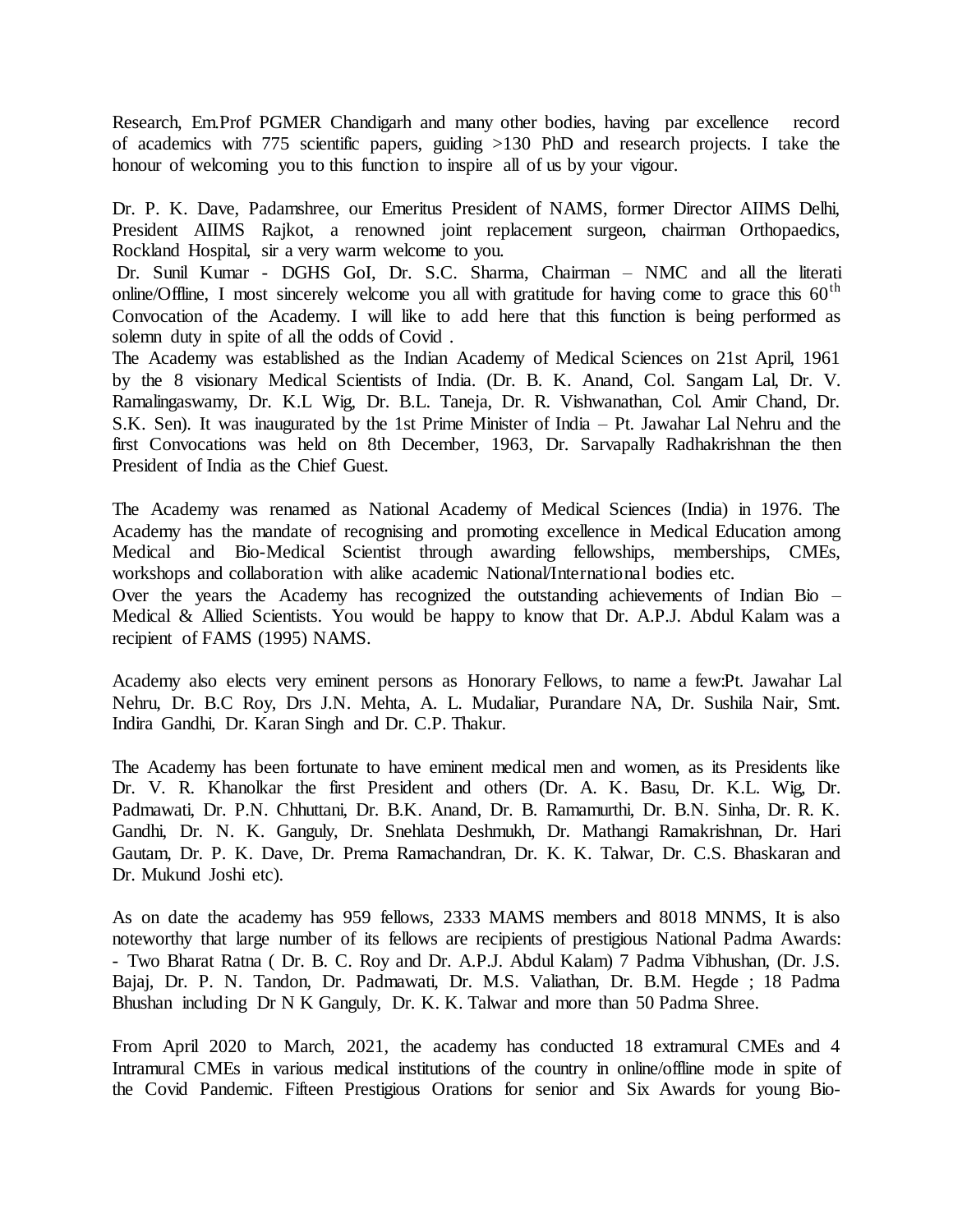Medical scientists are instituted by the Academy for recognition of outstanding contributions. During the year 2020-21, six orations and five awards and Amritsar Award instituted by the Chief Minister of Punjab, for best presentation amongst the 6 awardees of NAMS, have been conferred.

The Academy also contributes towards Human Resource Development under Scientific Exchange Programme for Junior Scientists sending them to Centres of excellence for training in advanced methods and techniques. Two hundred and three (203) Medical Scientists/Teachers have been helped.

The academy also has a pool of Emeritus Professors who are ever ready to extend helping hand to any medical institution in the country for establishment of infrastructure or skill enhancement.

The Academy established NAMS Centre for Research in Medical Education at AIIMS, Jodhpur. The center has carried out multiple activities in relation to enhancing the Medical education and Research component of the NAMS.

NAMS-AIIMS collegium is formed with AIIMS at Bhopal, Bhubaneswar, Jodhpur, Patna, Raipur, and Rishikesh in order to provide the benefit of experience of eminent Emeritus Professors and Fellows of the NAMS to advise and support academic programmes. The Academy publishes its Annals regularly, which is also uploaded on its website. All the information of Annals, Monographs, CMEs, conferences, and various learning resource materials are available on the website.

The Academy has National Knowledge Network (NKN) connectivity at its Smt. Kamla Raheja and Prof. J.S. Bajaj Centre for Multi-Professional Education auditorium at NAMS wherein regular CMEs, Workshops and Lectures are held and is made available to others for academic activities. Every year Conference CME & Symposium and Public Lectures are organized on the topics of relevance to the health needs of the country.

The Academy Plans to enhance the spirit of Medical Ethics, emphasizing Indian Ethos and Research and Innovation among the Bio-Medical Graduates, Post-Graduates and Faculty for which the plans are on the anvil. There is need for: -

- 1. Repair & Renovation of the Infrastructure
- 2. Collaboration with other Academies in India & overseas
- 3. Play key roles as Advisory body to the Govt. on policy in public interest e.g.
	- Develop new programs to improve health of masses.
	- Augment teaching, training & Academic activities in medical institutions.
	- Sensitise the faculty  $\&$  technical staff to develop newer technologies/establish facilities with cutting edge technologies in their centres for skill development.
	- Initiating some schemes for promoting research and innovation in under graduates, post graduates and young faculty.

I am confident that with the cooperation, support, guidance and blessings of the Ministry of Health and the very capable eminent fellows of this academy like Honourable Dr.Vinod Paul, Dr. Balram Bhargava, Dr. N K Ganguly and Dr. P K Dave, the academy would be able to aspire and achieve newer heights.